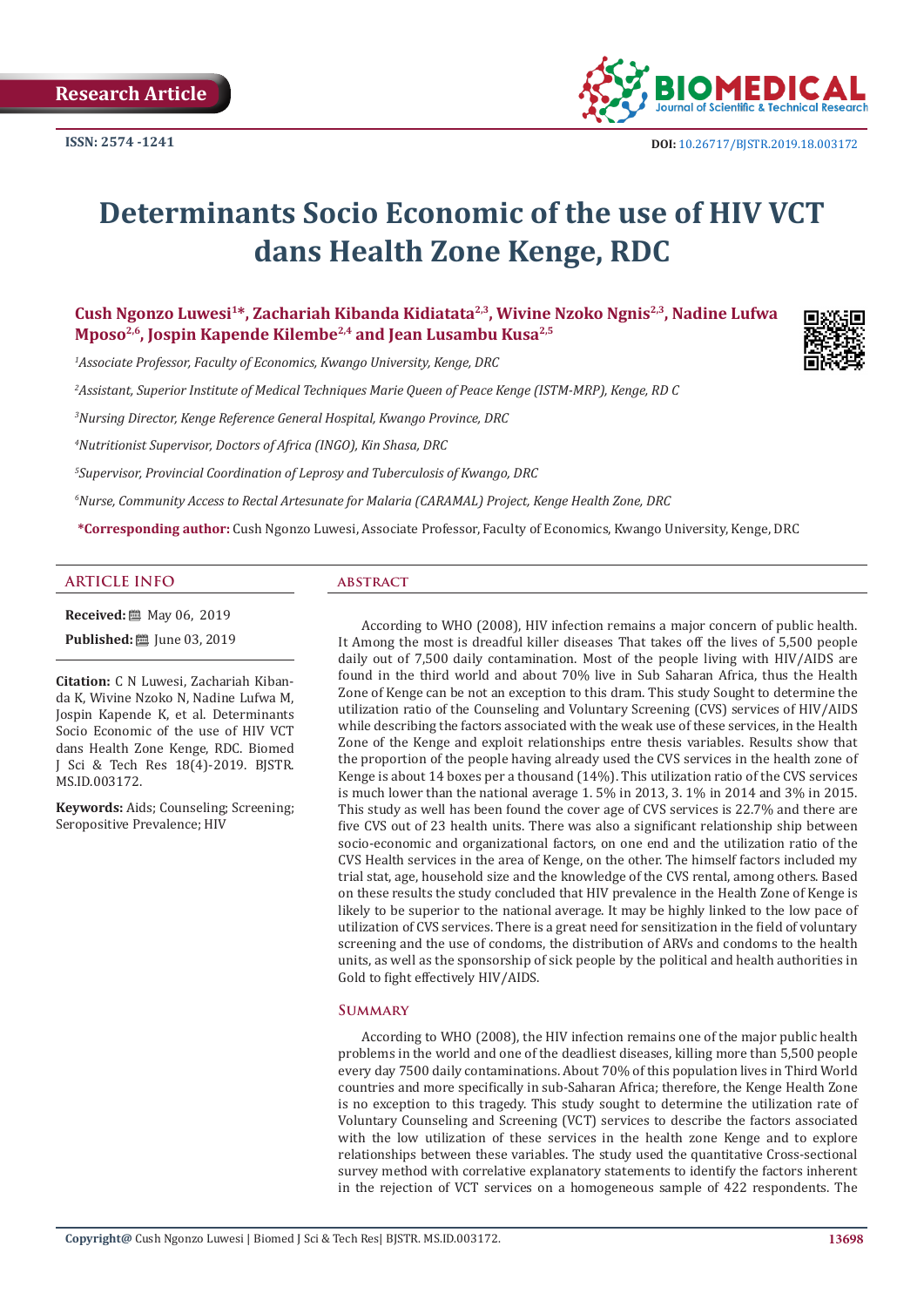results indicate that the proportion of people who previously used VCT services in the Kenge health zone in 2016 would be 14 per thousand (14%). This utilization rate of VCT services would be lower than the national average of 1.5 % in 2013, 3.1% in 2014 and 3% in 2015 while the coverage rate for CVD services is 22.7%.

In addition, there are five VCTs on a set of 23 health training courses (FOSA). Finally, there is a significant relationship between the rate of VCT use in the Kenge Health Zone and socio-economic and organizational factors, including marital status, age, household size, and knowledge of community health. where the VCT is located. Based on these results, it can be concluded that HIV prevalence is above the national average in the Kenge Health Zone. It could be closely linked to the low use of VCT services. Hence the lively appeal to politico-health authorities to support awareness raising activities on the detection and use of condoms, the distribution of condoms and ARVs, as well as the care of patients to effectively fight against HIV/AIDS.

### **Introduction**

HIV infection is and remains one of the major public health problems in the world and one of the deadliest diseases, with higher mortality in third world countries, and more specifically in Sub-Saharan Africa around 70% of people are living with HIV (WHO, 2008). WHO (2007) [1] reported that about 29.5 million people were living with HIV/AIDS in 2001 and this figure was revised upwards to 33 million in 2007, as a result of new infections mainly from Africa Sub-Saharan Africa. According to the UNAIDS report (2005) updated by WHO (2008) [32], nearly 7500 people are infected with HIV every day and 5,500 are dying of AIDS. WHO (2015) states that the main facts related to the epidemiology of HIV indicate that this infection has already killed more than 34 million people since it was declared a global pandemic in 1985. WHO (2017) updated the number of infections 36.7 million people, including 2 million new infections, with 1.2 million deaths from one cause or another related to HIV during the year worldwide.

Today there are more than 35 million cumulative deaths since 1985. Thus HIV/AIDS remains the pandemic of  $20<sup>th</sup>$  century and has negative consequences for all the sectors of development. UNAIDS (2008) adds that HIV/AIDS is pandemic in Africa and is the biggest health the continent has faced since 1983, when the first AIDS cases were reported. It is estimated that 22.5 million adults and children living with HIV, while the number of new infections among adults is estimated at 1.7 million in sub-Saharan Africa, and 1.6 million people die there. WHO (2016) adds that 40% of people with HIV (more than 14 million) do not know their status. This is an extrapolation based on the number of people tested positive for HIV who did not know it at the time of the test.

One of the reasons the pandemic continues to make its way home is certainly related to the low voluntary attendance of Voluntary Counseling and Testing (VCT) services for people with HIV/AIDS. The Public Health Agency of Canada (2010) has shown that the HIV/AIDS epidemic continues to disproportionately affect homosexual, bisexual and other men who have sex with men. WHO (2014) adds that key groups, including men who have sex with men, prisoners, injecting drug users, sex workers and transgender people, are most at risk of HIV infection because they have the least access to prevention, screening and treatment services.

Surveys in sub-Saharan Africa reveal that only 12% of men and 10% of women received counseling from Voluntary Counseling and Testing (VCT) and / or HIV testing and received the results (Karkouri 2010) [2]. These figures indicate that the number of people who have already used VCT services would not be significant in the DRC compared to the continental and global average (MINISANTE, 2009) [3]. In its report on coverage of VCT services in the health zone of Kenge, MINISANTE (2013) reports a rate of use of VCT services of 1.53% of the general population for all health facilities (FOSA) that counts the Kwango. Nevertheless, this figure was revised upwards in 2014 (3.12%) and down in 2015, with a rate of 3%. However, the prevalence of HIV in Kwango was around 0.3% in 2016. Of those infected, nearly 92% were on ARV treatment (MINISANTE, 2016).

This study aims to answer the following questions: What is the current trend in the use of VCT services in Kenge City? What are the factors associated with the low use of these services in the DRC in general and in the Kenge Health Zone in particular? The study then set the following objectives: (i) to determine the rate of utilization of the services of (CDV) in the Kenge Health Zone from 1 to June 30, 2016; (ii) describe the factors associated with the low use of these services; and (iii) explore the relationships between these variables. The study assumes that there is a significant relationship between socio-economic, socio-cultural, and organizational factors in the utilization rate of VCT services in the Kenge Health Zone. Indeed, there is a striking gap between the progression of HIV and the dynamics of HIV research in sub-Saharan Africa, especially with respect to the factors associated with low utilization of VCT services. (Sawadogo 2006) [4]. As a result, this study could, theoretically generate important data and other assumptions that can be used to identify future solutions to the problem of low VCT utilization. In addition, by explaining the factors associated with the use of voluntary counseling and testing services, this study will help all stakeholders develop effective strategies that can encourage people to use VCT services frequently to increase coverage.

# **Literature Paper**

According to WHO (2015), sub-Saharan Africa is the most affected region in the world, with 25.8 million cases of PLHIV in 2014, while in North Africa only 35,000 people had contracted HIV in 2007 and that the total number of people living with HIV (PLWHA) in the region would be \$ 380,000 (Makano, 2008). The World Bank [5] reveals that the prevalence is respectively 1.8%, 2.2% and 4.7% in the Ivory Coast, in Ghana and Burkina Faso. In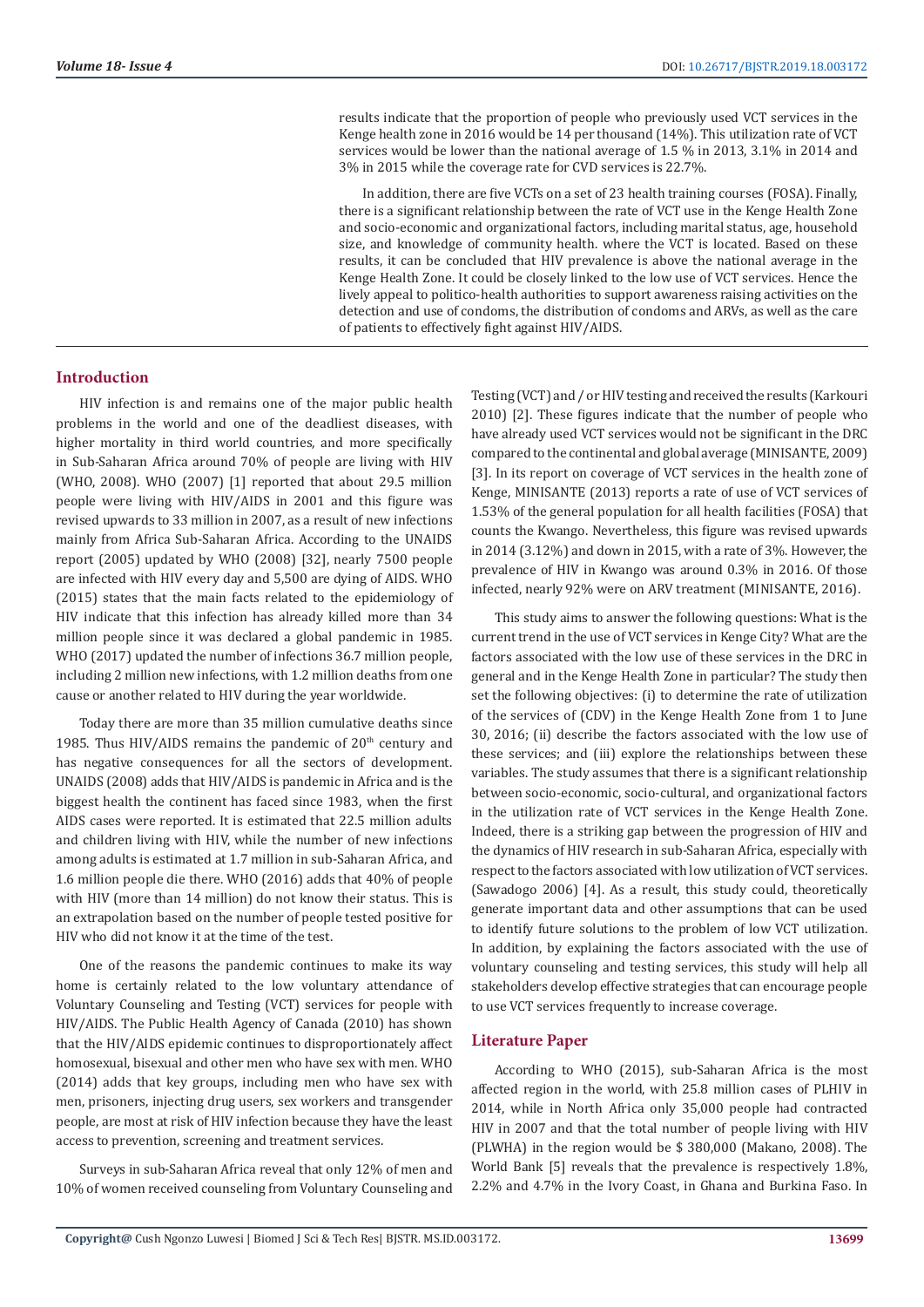Benin, the Gambia, Guinea Conakry, Guinea Bissau, Liberia, Mali, Nigeria, Sierra Leone and Togo, population prevalence between 1.2% and 1.5%, while the prevalence is between 2.8% and 6.7% depending on the ANC centers. Senegal, Niger and Cape Verde have a prevalence of less than 1% (Lowndes et al., 2008) [6].

WHO (2015) declared 54% of people infected with HIV know their status worldwide. Today, more than 14 million people living with HIV (40%) do not know their status. According to WHO (2016) between 2005 and 2015, the proportion of people who knew their HIV status increased from 12% to 60% worldwide. Bateganya (2010), however, reveals that the rate of use of VCT services is low, and only about one out of every 10 eligible patients have access to VCT in developing countries. This situation is essentially due shortcomings in the availability, access and attendance VCT services (FHI 2001). The difficulty of accessing testing centers and the cost of service are among the challenges in HIV testing.

According to Burundi's EDS- 2010 report, the Ministry of Health reports that 16.7% of women and men aged 15-49 have been tested for HIV voluntarily in the last 12 months (MINISANTE, 2015). In Cameroon, 39.8% of pregnant women received HIV testing (NFETAM, 2012) [7]. While VCT is currently recognized as an effective strategy at the heart of HIV / AIDS prevention and care, testing is at the crossroads of prevention of new infections and care of patients. MOH (2008) finally HIV seroprevalence in the DRC to at least 4.1% in the general population and 90% infection recorded in the child's art were due to the vertical transmission be 1,276,392 PLHIV. In 2010, the HIV epidemic has given sense of stability or even decline, despite the troubled times experienced by DRC between 1996 and 2003. Furthermore, despite the high number of people living already with HIV / AIDS, it is estimated that less than 10% of these people are aware of their HIV status. Surveys in sub-Saharan Africa show that only 12% of men and 10% of women received counseling and an HIV test and received the results in the DRC (MINISANTE, 2009) [8].

#### **Materials and Methods**

#### **Description Milleti had to study**

This study conducted in the Health Area (ZS) Kenge, Kwango Provincial Health Division (DPS), As from the period 1st at 30 June 2017. Count among the ones 14 DPS Kwango, Kenge has a population of slightly more than 300. 207 inhabitants (City of Kenge, 2017) [9] divided into 28 health areas of e 28 health centers each. The province of Kwango covers a total area of 89. April 58  $\rm{Km^2}$  with an estimated density of 28 habitants /  $\rm{Km^2}$  in 2014 (DPS-Kwango 2018). She is limited to the north by the Wamba River and the Kikongo SZ; to the south by the full Makiosi and the Kimbau ZS; in the East by the Inzia River and the Masi- Manimba SZ; to the west, the river Wamba and the Boko ZS. With such track communication the national road N°1 275 km from Kinshasa. The climate is tropical wet with two wet seasons (September-January; and March-May) and two dry seasons (May to September; January- Mars). This partly explains the presence of the woodland savannah.

The city is entirely on plateaus intersected by valleys, and sometimes, hills between the rivers Wamba in the west and Bakali in the east. The Kenge soil is sandy Karoo-Kalahari type.

Its vegetation consists essentially of grassy savannahs, woodlands and forest galleries found along the rivers. The city is connected to the rest of the country mainly by the national road N°1, Kinshasa-Kikwit. The population of Kenge is 80% rural and agro-pastoral activities is the main source of income. Trading companies also offer Employment in the areas of commerce, small and medium enterprises, motorcycle taxis as well as teaching, health and public administration. This population essentially from the Yaka ethnic group but can be cosmopolitan in urban areas. It includes the population's ethnic and tribal Yaka Pelende, Mbala, Suku, Hungani, Kongo, N gala, Swahili and phones. Pelende tribe is more predominant in SZ.

# **Sampling Methods and Technique Collection of Donations**

This study was primarily an explanatory cross-quantitative analysis to estimate referred to the correlational background on a health survey supported by the literature and a structured interview to identify PHA having used the service VCT pending the period of research (Amouli 2013). The study sample was probabilistic and simple random.

The size was calculated by the following formula from Fischer:

$$
n = Z2 * \frac{(p.q)}{d2}
$$
 [Equation 1]  
Or,

Z is the parameter of the normal distribution at 95% confidence level (in practice = 1.96);

p, the probability of success of VCT services is  $50\%$ ;  $q = 1$ - p, the probability of failure of VCT services, representing the proportion of people who did not use these services, is also 50%; d, the degree of accuracy of the estimate, is practice 5%. In these circumstances, the size of the sample not Is equal to 384 people; knowing that there may be no answers, we thought to increase the size of our sample by 10% which makes us a total of 422 people to interview. C and sample were distributed proportionately in the health areas according to the weight of their respective populations. A pre- survey had been carried out to identify in advance the problems that might arise during the investigation phase itself. Data collection was done at VCT structures of rural health zone of Kenge, especially between Misele health, Mukila Barriere and in the province of Kwango during the period from 1 to 30 in 2017. The enquêt century were made on appointment, previously obtained from the responsible structures targeted before or scheduled interview.

**Selection Criteria:** The study retained in its sample subjects fulfilling the following conditions:

a) reside in one of the areas of the Zone of Santé Kenge;

b) have been seen or screened positive HIV during the study period or before it;

c) be aware of the existence of VCT are structures in the area of Santé.

**Criteria for Exclusion:** A person who has deliberately refused to participate in the study or were absent during the investigations was supposed to be excluded from the sample.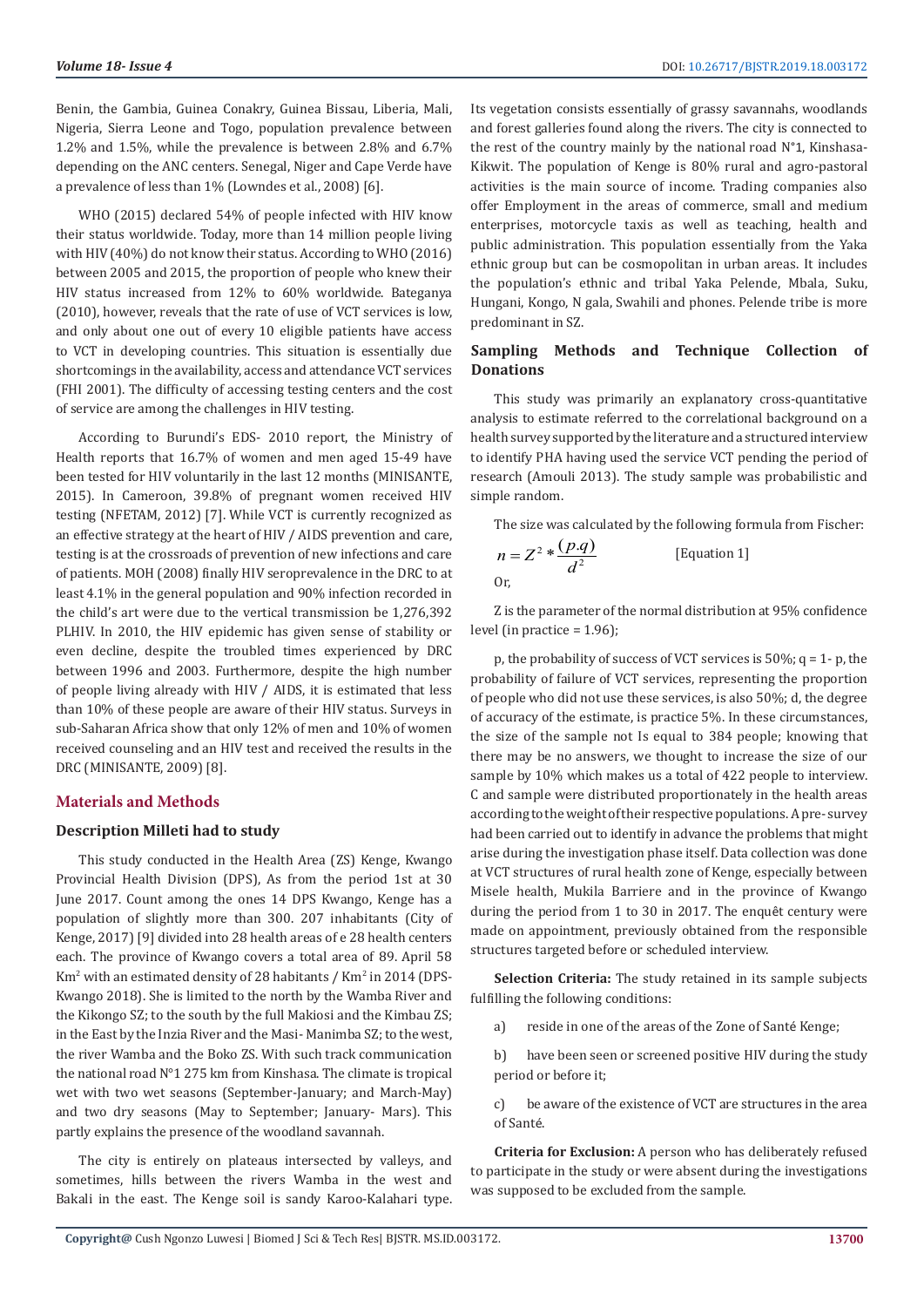### **Technical Analysis Data**

The analyzes were mainly based on descriptive and inferential statistics. The data has been tabulated to facilitate the calculation of frequencies. The trends were identified for Basic Equation 2:

$$
f = \frac{F_o}{FA} * 100
$$
 [Equation 2]  
Or,

f = Relative frequency

 $F_{o}$  = Frequency observed

FA = Expected frequency

The chi-square test (Chi<sup>2</sup> or  $\square$ <sup>2</sup>) was used for checking the links between the actual used VCT e t socioeconomic and organizational factors associated with its used services. This head inferential analysis at allowed to test the hypothesis null e according to which there was no relation the expected distribution of the used VCT (E) and observed that these suspected socioeconomic factors explained this state of using (O). Thus, the century hypotheses hereinafter been testing:

H0: E  $\neq$  0, there is a difference significative rent distribution of E and O

 $H1: E = 0$ , there are not significant difference between the E and W of distributions

From an analytical point of view, has STATISTICS e chi-square (chi<sup>2</sup> or  $\Box$ <sup>2</sup>) is represented by the following formula (Equation 3):

$$
\chi_{ddl;p}^2 = \sum \frac{(E_j - O_i)^2}{O_i}
$$
 [Equation 3]  
Where,

 $\text{E}_{p}$  the ith EFFECT if expected used at VCT

 $O_{\text{p}}$  the jth observed effective the distribution alleged socioeconomic factors explain the used VCT

ddl, the degree of freedom (equal to nk)

n, the total number of the sample

k, the number of estimated parameters (equal to the number of factors)

p, the signification rate (equal to the probability of failure of Ho)

L e of statistical chi-square (chi<sup>2</sup>) was tested significance level of 5% (p = 0.05) using the SOFTWARE computer SPSS 1.0 and 2 MS Excel 2010.

# **Results of the Analysis**

# **Proportion of use of CDV Services**

Figure 1 shown the male patients represented 50.2% of the sample against 49.8% female. This predominance explained by many men make that accordant has the importance to their status that most women; they are therefore inclined to get tested to know it. But these results are not conclusive when we look at the spatial distribution of respondents. They are influenced by the large enrollment of men (53.1%) to AS Barriere whose effect if total respondents were 211 on effect if total of 422 (see Table 1). Otherwise, AS Mukila, men and women to be screened represented Exe quo 50%, while the AS. Misele proportion Women (53.1%) was higher than that of men (46.8%).



**Figure 1:** Sexual distribution of the people surveyed (Authors, 2017).

| Table 1: Distribution of respondents according urss age bracket. |  |  |
|------------------------------------------------------------------|--|--|
|                                                                  |  |  |

| Age range  | <b>AS Barriere</b> |             | <b>AS Misele</b> |             | <b>AS Mukila</b> |                 | <b>Total</b>     |                 |
|------------|--------------------|-------------|------------------|-------------|------------------|-----------------|------------------|-----------------|
| (per year) | <b>Effective</b>   | Percent (%) | <b>Effective</b> | Percent (%) | <b>Effective</b> | Percent $(\% )$ | <b>Effective</b> | Percent $(\% )$ |
| $15 - 20$  | 59                 | 28          | 33               | 19.3        |                  | 10              | 96               | 22,7            |
| $21 - 25$  | 41                 | 19.4        | 33               | 19.3        |                  | 27.5            | 85               | 20, 1           |
| $26 - 30$  | 25                 | 11.8        | 23               | 13.5        |                  | 10              | 52               | 12.3            |
| 31-35      | 27                 | 12.8        | 28               | 16.4        |                  | 22.5            | 64               | 15.2            |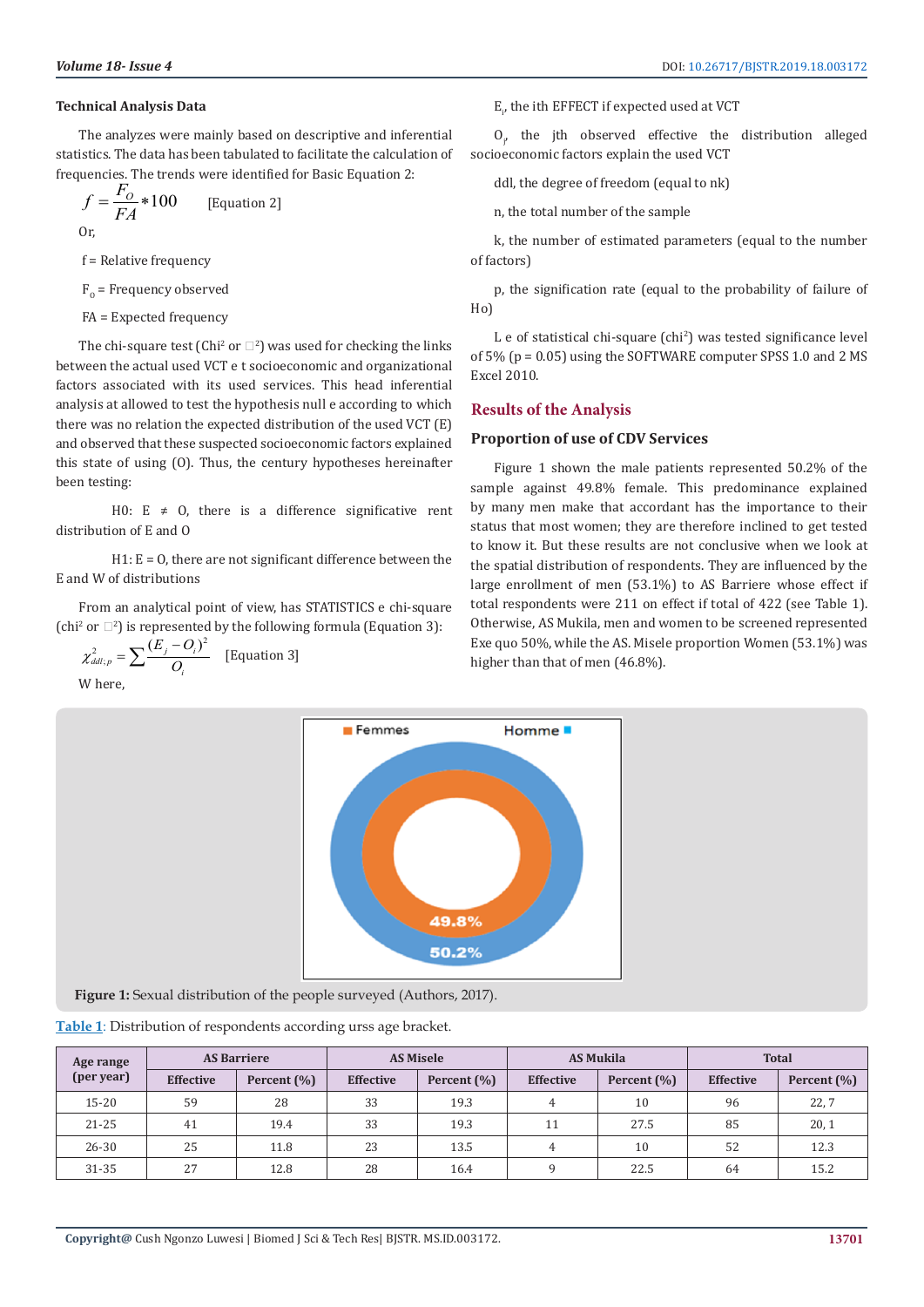| 36-40 | 19  |                            | 18              | 10.5         |    | 1つ に<br>14.J | 42  | 10     |
|-------|-----|----------------------------|-----------------|--------------|----|--------------|-----|--------|
| 41-45 | 40  | 1 <sub>0</sub><br><b>+</b> | $\Omega$<br>-36 | $\sim$<br>41 |    | 17 E<br>17.J | 83  | 19.7   |
| Total | 211 | 100                        | 171<br>1/1      | 100          | 40 | 100          | 422 | 100, 0 |

Note: Source Enquêtes on land (Authors, 2017)

As for the age group, it emerges from this table that the slice of 15-20's eta year it most represented (with 22.7 %), followed by that of 21-25 years (with 20.1 %), that of 41-45 years (with 19.7%), that of 31-35 years (with 15.2%), 26-30 years (with 12.3%), and finally that of 36-40 years (with 10%). The important representation of minor and major youth can be explained by made at this age of life has, youth lead a life without control, thus face the risk of reaction contaminated with HIV. Moreover, they are exposed to IEUX relative information voluntary testing and are prone to be tested for know their serological status. In addition, the distribution of the respondents the marital status (Table 2) confirms that singles, which are consents the risk of HIV infection represent more than half of a population surveyed (51.2%), followed by (42.4%). The other categories were not recorded proportions signiatives, including (3.8%) of the ivorcés (1.2%), the files- mothers (0.9%) and people living in free union (0.5%).

**Table 2**: Distribution of respondents according to their marital status.

| <b>Marital status</b> | <b>Surveyed population</b> |             |  |  |
|-----------------------|----------------------------|-------------|--|--|
|                       | <b>Effective</b>           | Percent (%) |  |  |
| Married               | 179                        | 42.4        |  |  |
| Single                | 216                        | 51.2        |  |  |
| Widowed               | 16                         | 3.8         |  |  |
| Divorced              | 5                          | 1.2         |  |  |
| free Union            | $\mathcal{P}$              | 0.5         |  |  |
| Daughter-mother       | 4                          | 0.9         |  |  |
| Total                 | 422                        | 100         |  |  |

Note: Source: Field surveys (Authors, 2017)

**Table 3**: Size of household are surveyed.

| <b>Household size</b> | Surveyed population             |      |  |
|-----------------------|---------------------------------|------|--|
| (per capita)          | <b>Effective</b><br>Percent (%) |      |  |
| $2$ -Jan              | 30                              | 7.1  |  |
| 4-Mar                 | 66                              | 15.7 |  |
| 6-May                 | 142                             | 33.6 |  |
| 7 and more            | 184                             | 43.6 |  |
| Total                 | 422                             | 100  |  |

Note: Source: Field surveys (Authors, 2017)

It follows from Table 3 that the miles shady typical African art those whose household size exceeds 4 people, representing 77.2% of the total number of respondents. Indeed, 184 of 422 candidates come from homemaker has seats with more than 6 people e (se t 43.6%), and 142 people come from Men Ages whose size is 5-6 people (33, 6%). The other households represent respectively 15.7 % (those of 3-4 people) and 7.1% (those whose size is 1 to 2 people). As of emerges Table 4 that 205 out of 422 respondents (48, 6%) had achieved a level of primary s studies, 99 (23.5%) has just reached

having the primary level, and 106 (i.e. 2.5, 1%) having started but not completed their secondary education. Moreover, among the 87 ENQUIRIES (i.e. 20.6%) have completed their secondary education, but only 53 respondents (12.6%) were of the upper university.

**Table 4**: Level of study of respondents.

|                      | Surveyed population |             |  |  |
|----------------------|---------------------|-------------|--|--|
| Level of study       | <b>Effective</b>    | Percent (%) |  |  |
| No level             | 77                  | 18.2        |  |  |
| Primary              | 99                  | 23.5        |  |  |
| Secondary unfinished | 106                 | 25.1        |  |  |
| Secondary completed  | 87                  | 20.6        |  |  |
| Superior / Academic  | 53                  | 12.6        |  |  |
| Total                | 422                 | 100         |  |  |

Note: Source: Field surveys (Authors, 2017).

**Table 5**: Reason given by the respondents for not having been tested.

| Reason not to have been tested                                      | <b>Surveyed population</b> |            |  |
|---------------------------------------------------------------------|----------------------------|------------|--|
|                                                                     | <b>Effective</b>           | Percentage |  |
| Reason not declared                                                 | 184                        | 43.6       |  |
| Having never been advised                                           | 41                         | 17.2       |  |
| Not Believing to Have HIV Infection                                 | 138                        | 58         |  |
| Afraid to die if the test is positive                               | 47                         | 19.7       |  |
| Distance from the CDV                                               | 2                          | 0.8        |  |
| No VCT in the residential area                                      | 1                          | 0.4        |  |
| Fear divulguer status by lack of<br>confidentiality by the provider | 9                          | 3.8        |  |
| Total                                                               | 422                        | 100        |  |

Note: Source: Field surveys (Authors, 2017)

The importance of primary and secondary unfinished be explained by the lack of financial means and early marriage. It is the category respondents that lasts raining exposed to the risk of contraction of HIV / AIDS. Finally, in order to provide the future well-being, certain strive must last until university level have completed their high school, although they will not necessarily work After their high school. C and low level of education is also reflected in the raisons advanced by respondents for not been tested (Table 5) and the knowledge of the Screening Centers Voluntary (VCT) of HIV / AIDS are taken by (Table 6 and Figure 2). From Table 5, at 422 enters 43,6% (or 184 people) saw no valid reason to get tested or Declares érologique their state; only 238 subjects were given a reason they deemed valid not for sector. Among the 238 subjects, 138 do not have covalent HIV infection (58%) and therefore it does not important to get tested. Another category composed of 47 candidates (19.7%) did not know the results for fear of suffering the more in case of positive result, 17.2% (41 per PERSONS) could not be tested because they valiant never been well advised. Fear of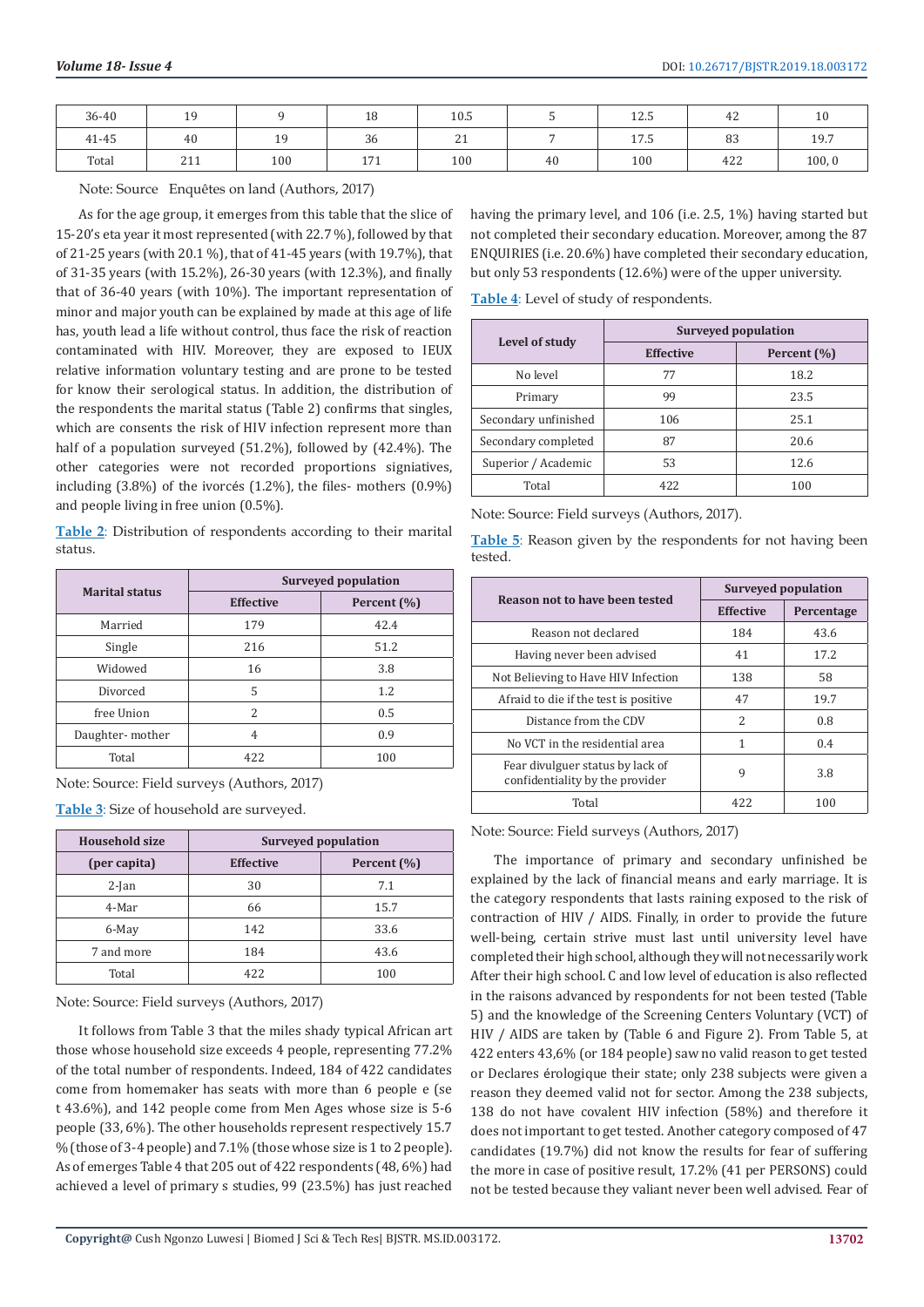lack of professionalism or confidentiality of the service by screening services was cited by 9 people (or 3.8%) as a reason for refusal u test, and a very small proportion respectively 0.8 and 0.4% could be

tested either for reason of remoteness or lack of VCT in the radius of the residence.



**Figure 2:** Proportion of respondents who have had a voluntary HIV test.

**Table 6**: Reason given by the respondents for not having been tested.

| <b>Variables</b>              | Surveyed population |             |  |  |
|-------------------------------|---------------------|-------------|--|--|
|                               | <b>Effective</b>    | Percent (%) |  |  |
| <b>HGR</b>                    | 123                 | 66.8        |  |  |
| C.S                           | 61                  | 33.2        |  |  |
| I do not know a single<br>CDV | 238                 | 56.4        |  |  |
| Total                         | 422                 | 100         |  |  |

Source: Enquêtes on land (Authors, 2017).

**Table 7**: Motivation of the respondents to make you feel at the CDV.

| <b>Motivational ion</b>         | <b>Surveyed population</b> |            |  |  |
|---------------------------------|----------------------------|------------|--|--|
| <b>Screening</b>                | <b>Effective</b>           | Percentage |  |  |
| Personal Conviction             | 60                         | 32.6       |  |  |
| C onus of care<br>providers     | 51                         | 27.7       |  |  |
| Call for blood<br>donation      | 38                         | 20.7       |  |  |
| Caseil of a religious<br>leader | 16                         | 8,7        |  |  |
| Prenuptial<br>examination       | 14                         | 7,6        |  |  |
| Service obligation              | 5                          | 2.7        |  |  |
| Total                           | 184                        | 100        |  |  |

Note: Source: Field surveys (Authors, 2017)

Table 7 shows that by mithes 184 candidates tested, 32.6% were personal conviction (so it 60 cases), 27.7% following the provider's advice care (51 cases), 20.7% in an appellation of blood donation (38 cases), 8.7% suite the council for religious (or 16 cases), 7.6% in the occasion a premarital examination (i.e. 14 cases), and 2.7% were obligated by their employees (5 cases). In addition, 61.4% of the 184 people tested (113 cases) returned for their test results to the VCT, while 38.6% (or 71 candidates) never returned, for various reasons. Among them, 57.4% said they were afraid of positive results; 29.4% were re-tensioned not received an appointment farm on the part of providers are; 2.9% of no return was justified by the delay in the delivery of results are; 10.3% Prevention (Table 8).

**Table 8**: Reasons for n e t re not returned looking for the results.

| <b>Advanced reason</b>       | Surveyed population |             |  |  |
|------------------------------|---------------------|-------------|--|--|
|                              | <b>Effective</b>    | Percent (%) |  |  |
| Peur of a positive<br>result | 41                  | 57.4        |  |  |
| No firm appointments         | 21                  | 29.4        |  |  |
| Delayed results              | 2                   | 2,9         |  |  |
| E spitting                   |                     | 10,3        |  |  |
| Total                        |                     | 100         |  |  |

Note: Source: Field surveys (Authors, 2017)

These socio factors and environment play a significant role in the spread of HIV infection in the Kenge Santé Zone. But the socioeconomic factors are none the less. The Table 9 & 10 respectively have the occupations careers and income level charactéristique the population enquêtée. Table 9 shows that a total of 140 applicants were unemployed (33.3%) and 96 were freelancers or traders (22.7%). Only 90 were paid private sector workers (21.3%) and 43 paid in the public sector (10.2%). The 53 remaining were posing for "resourceful" small busy shopping or other employees released (silo 12.5%). This predominance of professions liberal and sector private in the sample s explained by job scarcities in s structures state Public Sector in the Province Kwango. As for the monthly income, the e Table 10 made status of ' unlevel average pay as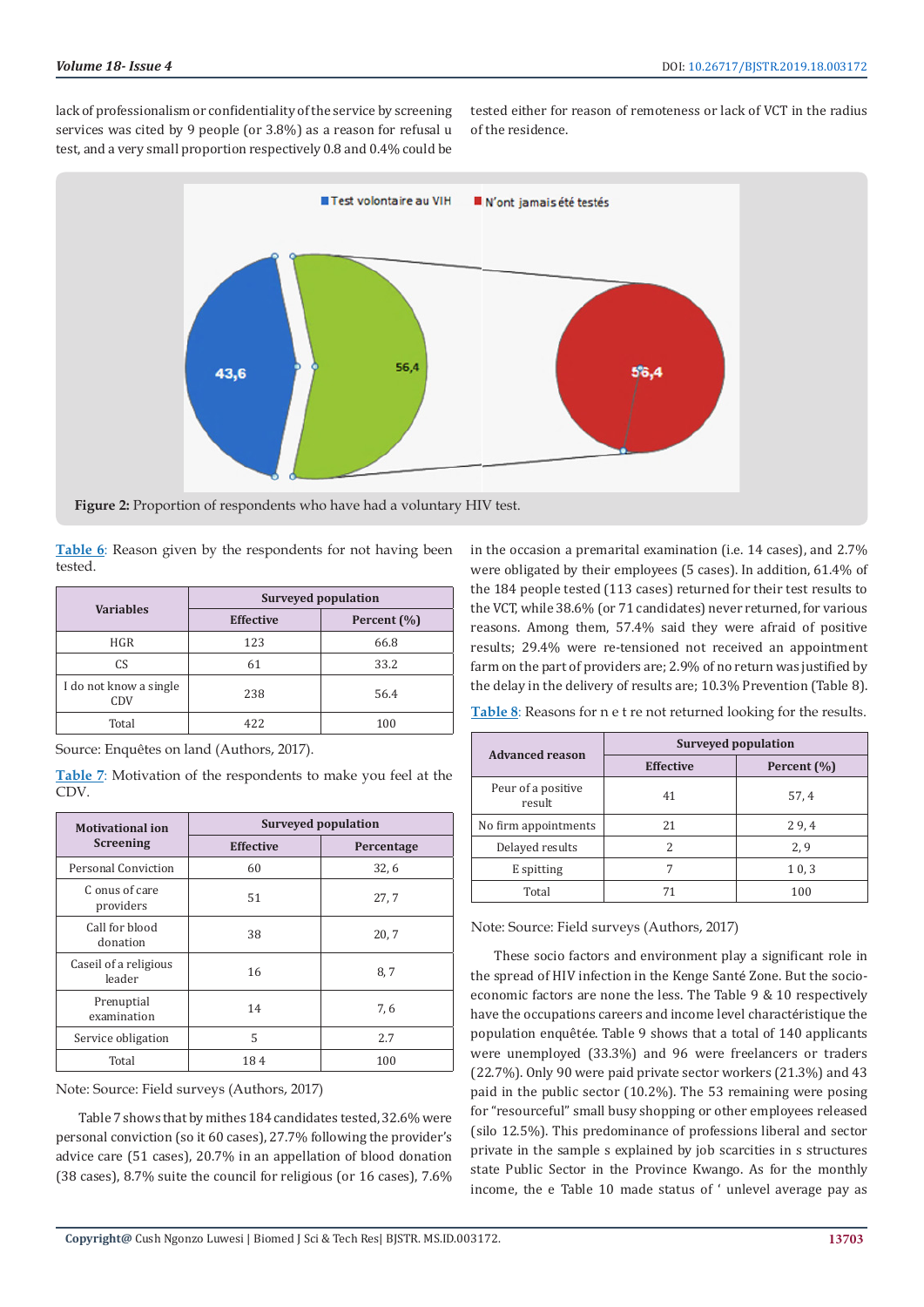low scales wage in the DRC, so its amount is 50 \$ US. Indeed, 236 respondents in 422 (55.9%) were living of US \$ 2 per day poverty line while 167 from among themselves (i.e. 39.6%) BC has u n income level medium dice passing US \$ 2 but loweréd laughing at US \$ 5 a day.

**Table 9**: Category s socio-professional s of respondents.

|                                         | Surveyed population |            |  |
|-----------------------------------------|---------------------|------------|--|
| <b>Occupational Occupation</b>          | <b>Effective</b>    | Percentage |  |
| Paid work public sector                 | 43                  | 10.2       |  |
| Paid work private sector                | 90                  | 21.3       |  |
| Jobs i ndépendant or trade              | 96                  | 22.7       |  |
| Retailing and ther s job s released ows | 53                  | 12.5       |  |
| Unemployed                              | 140                 | 33.3       |  |
| Total                                   | 422                 | 100        |  |

Note: Source: Field surveys (Authors, 2017)

**Table 10**: Distribution of respondents according our income level.

| <b>Monthly income</b> | <b>Surveyed population</b> |            |  |
|-----------------------|----------------------------|------------|--|
| (in US \$)            | <b>Effective</b>           | Percentage |  |
| Poor (Less than 50)   | 236                        | 55.9       |  |
| Low $(50-150)$        | 167                        | 39.6       |  |
| Medium (151-3 00)     | 13                         | 3.1        |  |
| High (More than 3 00) | 6                          | 1.4        |  |
| Total                 | 422                        | 100        |  |

Note: Source: Field Investigations (Authors, 2017)

The middle class was higher represented by 3.1% of respondents (13 out of 422 candidates screened) while the class average not greater than e é was represented by 6 individuals of 422 (or 1, 4 %). Its level of income household predominantly was out denoting indeed the socioeconomic conditions precarious prevailing in DRC in general and in Kwango Province, in particular. They thus have a significant influence on the spread of HIV infection in the Kenge Santé Zone.

# **Factors Associated to Using the Services CDV**

Looking back on the possibility of association between socio economic study above it and using services of GTC, the analysis of the test Chi Square has perm is decorroborate fait these factors have a significant influence on the spread of HIV infection in the Kenge Health Zone. The Table 11 indique that only the marital, go household, Age ranch and knowledge of CDV can aptly explain the motivation of respondents to be fairer TROUBLE- voluntary lying. Indeed, the test Chi Square was rejected at 99% confidence level the null hypothesis (Ho) according to which there is no relationship close between service utilization of VCT and these characteristics socio econonomic, with the exception perhaps of the household, where the Ho was rejected at 90% confidence level (Khi<sup>2</sup>=  $0.377$ ;  $dd1 = 1$  5;  $p = 0$ , 09 7). Thus, there were significant positive relationships between marital status and use of VCT services (Khi<sup>2</sup>  $= 17,794$ , dof  $= 5$ ; p  $= 0.003$ ); the age and use of services CDV (Khi<sup>2</sup>)  $= 78.129$ ; df  $= 38$ ;  $p = 0.000$ ; the c nowledge VCT e t using the services of e VCT (Khi<sup>2</sup> = 116.44 ; dd1 = 1; p = 0.000) ; and finally, between the t go household using the services of CDV (Khi<sup>2</sup> =  $0.377$ ) ; df = 1 5; p = 0, 097).

**Table 11**: A ODCS i was tion between art socioeconomic variables and utilization department 's screening of V IH to Kenge.

| Variable                                              | Khi <sup>2</sup> | $d$ OF | $p \leq$ | <b>Decision</b>    |
|-------------------------------------------------------|------------------|--------|----------|--------------------|
| S exe                                                 | 0.377            |        | 0.540    | Acceptance Ho      |
| Marital status                                        | 17,794           | 5      | 0,003    | Ho Rejection (99%) |
| Household size                                        | 22,441           | 15     | 0.097    | Ho Rejection (90%) |
| age range                                             | 78.129           | 38     | 0,000    | Ho Rejection (99%) |
| level of studies                                      | 5,796            | 4      | 0.215    | Acceptance Ho      |
| Knowledge of u CDV which is voluntary<br>testing done | 116.44           |        | 0.000    | Ho Rejection (99%) |
| Attitude to VCT                                       | 2,122            |        | 0,145    | Acceptance Ho      |
| Occupational Occupation                               | 8,512            | 5      | 0.130    | Acceptance Ho      |
| Monthly income of u household                         | 0,650            | 3      | 0.885    | Acceptance Ho      |

Note: Source: Field Investigations (Authors, 2017)

The test Chi Square n ' is not a perm to establish a significant relationship s between the use of this services and sex, household size, n level studies, has attitude compared to CDV, professional occupation and household's monthly revenue respondents in our sample. Nevertheless, the influence of these factors on the spread of HIV in the Kenge Health Zone cannot be dismissed. Elle is probably Depending on the evolution of E binds social and environment to the Health Zone.

# **Discussion of Results**

The results on the sociodemographic characteristics showed that the male (nearly 51%), young majors and Mineurs (aged between 15 and 45 years), the single (51.2%) and married (or 42, 4%) not predominated the study sample. But the participation rate of mother- daughters and people living in a free union was low. rate representativity (entire 0.5% and 0.9%). These results are consistent with them Zigani (2004) and Tulizana (2010) in their study related the factors limiting the use of services of CDV. Zigani (2004) found that small traders of sex male working in the sector informal and having accepted the Board of VCT representant close to an 63% (as against 37% of participation female) in the town of Ouaga dougou. However, Tulizana (2010) has found participation rates low for girls- mothers and people living in free Union in its Chantil the one.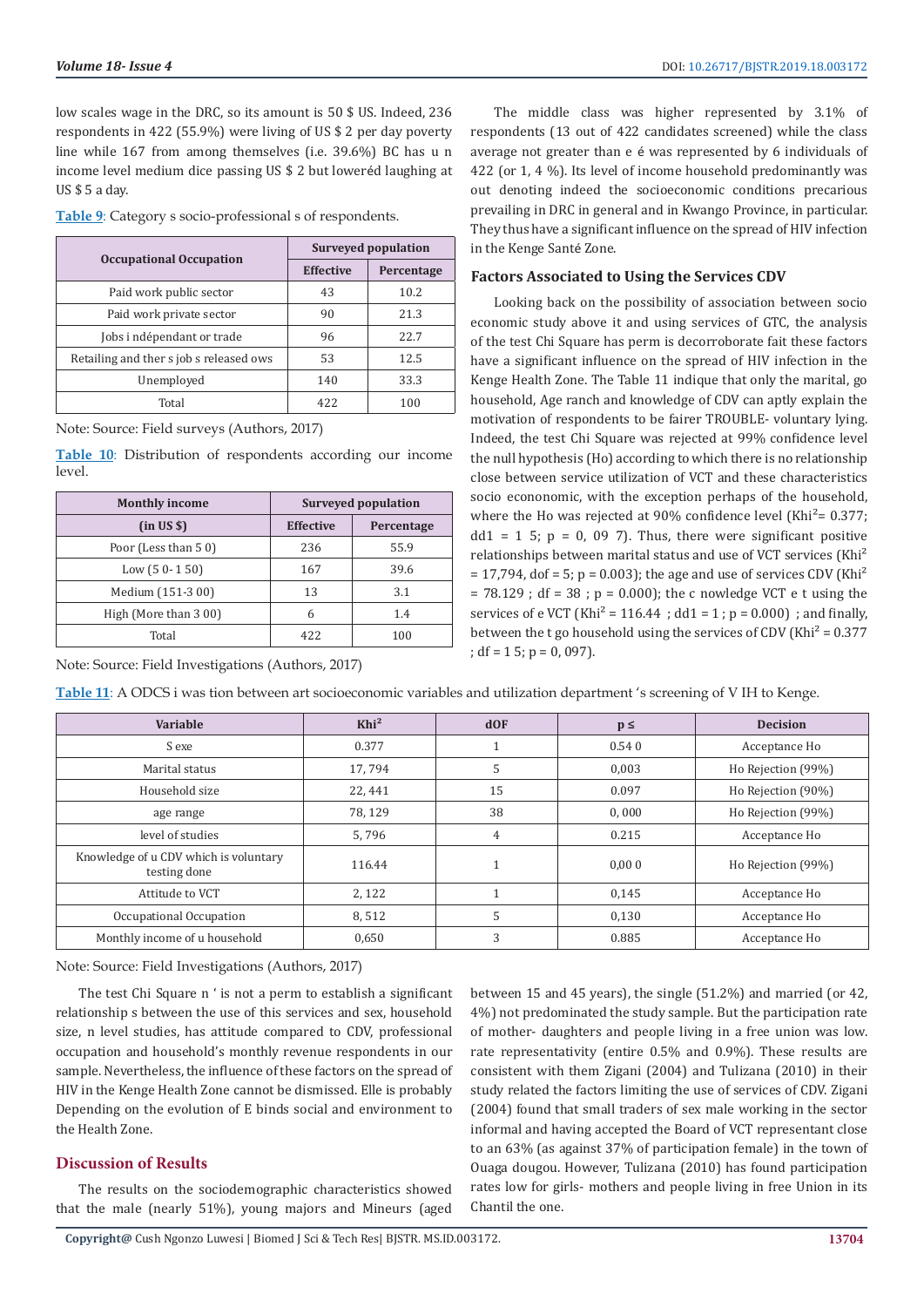Acting in household size, the results of our study have shown that rained s 75 % of subjects' interreges underpins not from the larger families African typical of at least 6 per tones; very few among them belonged to a household least 2 persons. Furthermore, over 68 % of respondents had never have their secondary education and were from the professions libera it's not paid and paid private sector has income in daily amounts of US \$ 2. These reasons economic and social's, are come taken poverty and the weddings early can be decisive in the transmission of HIV infection in Kenge Health Zone. In a study chronological systématique on progression HIV / AIDS in that Sub-Sahara Africa, Hargreaves et al. [10] have associated e risk of contracting HIV / AIDS to u n low level of education. Fassin (1992) and Fainzang (2003 ; 2006) went further by saying that are people with education very there tend to motivate contraction virus by "the time fixed by God" or purely and simply "Good" because they say that divine union that of be infected by the HIV/ AIDS. " This sometimes makes it difficult the relations between PHAs and providers of self, begotte and " inhospitable medicine "in Africa (Côte d'Ivoire and Sardan, 2000).

Interviews had in the zone of sante on the perception of HIV reinforce these arguments. Indeed, 35.1% of interviewed affirmed not have knowledge of HIV transmission modes, and 46.2% had perceive HIV as a chronic disease incurable. Moreover, 38.4% have said they consider as a disease of love, 15.2 % said that everyone is at risk of being infectéd with HIV and 0.2% very small proportion have thought that it is an AGISS environment.

Kawadogo (2007) confirmed as insufficient knowledge of the ways of HIV transmission appears to be a limiting factor for the use of VCT services in the health district of Kaya (DSK), Burkina Faso. Nevertheless, most respondents, between 70 % to 99 %, have recognized the sexual transmission as a channel very transmission HIV / AIDS and the use of condoms and the Prevention of Mother to Child Transmission (PMTCT) as a prevention mode par excellence (Zigani, 2004). In a study of Ugandan adolescents, Bohmer et al. (1997) have intercepted that the knowledge and localization services VCT stay in to arriersto attendance these services. Thus, very little among our Interviews were reconnect that the early detection of HIV was a strategy of prevention against HIV infection (or 3%), while 43.6% have been reconnected by the place where one is screening Volunteer.

Zigani (2007) has hasted that if 39% of respondents louse haven't know the establishment where will realize the test of screening voluntary, only 25% p o uv 'veent really dire it allows was of the s protect against the HIV infection / AIDS or could the aid first to start treatment on time. In our study only 43.6% of respondents living in Kenge Health Zone reported having been screened volunteer against 12% in the DRC, 16.7% in Burundi, and 39.8% in Cameroon that the have been (PNLS, 2009, NFETAM, 2012, MINISANTE, 2015). Zigani [45] dreamed l was that a majority of e s persons in petty trading refusal 've ent to know their status serology of HIV p ar fear of êT r e reject ed by the company, while Baggaley et al. [11], found that e the majority of young Zambia ns (or 92.7%) refusal have e nt to be test first, even free, for fear of e know to be HIV positive and to die.

And in our sample, 58% of e n that ê sides had found no reason good to get tested because they croya ian t does not have HIV infection while 19.7% were afraid to die if positive results, and 17.2 % said No ' av o ir never been advised to get tested. The e lack of confidentiality of per t of service s, the remoteness and lack of VCT VCT within the radius of the residence were minor reasons of u refusal to be test first. Thus 38.6% of our respondents n e are never returned seek ur s results without any reason while 57.4% were of eClare not be back born of fear of rece see the results positive. All this s results corroborate with those of Ouédraogo et al. [12], Msellati et al. (2001) and Cartoux et al. (1998). almost Few of years all are near to be voluntarily tested against HIV / AIDS and returned for the ur r UTCOME test HIV or less of in informing their partners. Indeed, Ouédraogo et al. [12] disa ie nt than whether the use of voluntary HIV testing e t has remained low, it is because people avaie nt fear negative reactions from those around them. The existence of HIVrelated stigma is a factor that impedes the use of VCT services in the Kaya Health District (KDS). Msellati et al. (2001) and Cartoux et al. (1998) not observed that fear pervaded most pregnant women that and i l had to accept r to be voluntarily t is first order to know if they and their babies were infected with HIV. In fact, m ê me when they accepted screening, they only haven't returned more to take their outcome.

As for the circumstance s that led to screening voluntary, the majority of people in the Health Zone Kenge was persuaded by authorities or health, social or Religious her (almost 70 %) in to an e prestat public or ion private, including of s care, call Donation of blood and a premarital examination. Only 32.6% were motivated by the belief s personal s. Thus, the art communication channels officials find their purpose entant networks that promote behavior change for d e a l Utte against AIDS. These marketing methods are based on communication and promotion strategies developed well and the willingness stock i rare well definies per putting stakeholders to sout e n ir public action to have sour r acceptance and hard Abilit ed of services VCT (MLS, 2005; Luwesi et al., 2018) [13-45].

### **Conclusion**

AIDS, which is a pparue worm s the 1980s, is so quickly become a pandemic and a real problem s Public ante development and economic and social. The fight against HIV is the 6 th Objectif for Development Durable (ODD) in the world. Thus in Africa and DRC, HIV infection / AIDS is still considered as the first concern of the manager 's questions san i t Air e s, because it is among other things a major cause of infant and child mortality e n RD C, where the HIV prevalence stood at at least 4.1% in 2007, in the general population, and in 90 % in the child. Thus one can hardly expect an epidemiological situation of HIV / AIDS better in the area of Sant é Kenge, in 2018, rather than catastrophic, compared with the ' year 198 3, when the first AIDS cases are were notified.

Despite this very high number of people already living with HIV / SI DA, it is estimated that less than 10% s people in the world are aware of their status, even to post NACP (2009), VCT coverage on all of el extent of a DRC remains around 24.5%, which corroborates the result of 22.7% found for years the five VDCs on a set of 23 health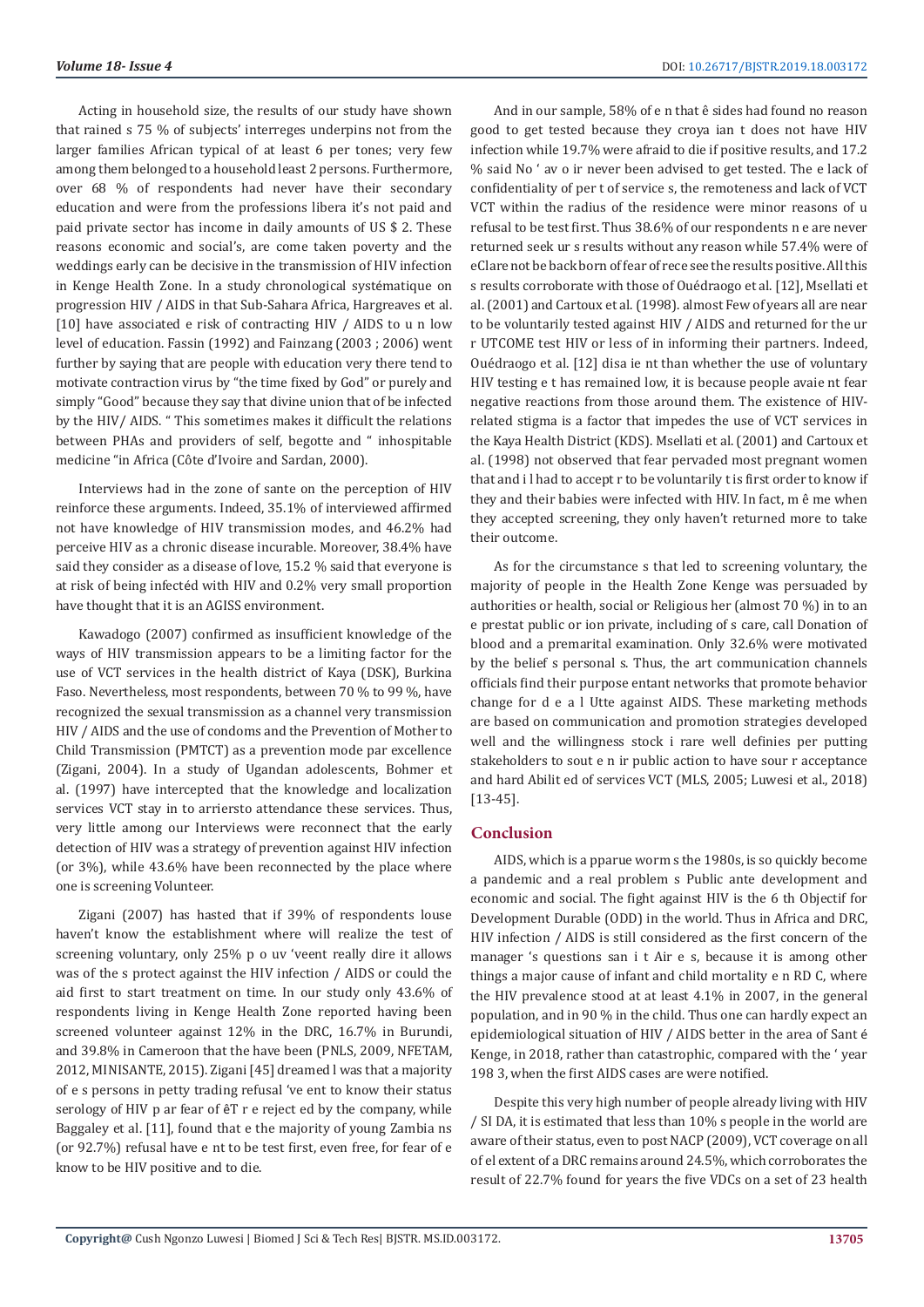facilities that make up the area Kenge Health Center. The reason s advances are mainly related to deficiencies in the availability, access and attendance of council services and of voluntary HIV testing (VCT), and Kenge Health Zone is no exception to th this drama. Thus, the use of VCT services have it be at any cost encouraged. This is the epitome of not r e study in Kenge health zone.

This study aimed to clarify some light on issues related to the proportion of people who have used VCT services in the health zone of Kenge e t the factors having determined that head decision or justifying the favorable use VCT services. After collecting and analyzing the data, he results indiquent that the proportion of people who have used the VCT is higher than the national average in Kenge health zone. Moreover, He would exist the significant relationship s between the use of s VCT and some factors socio economics (marital status, the age, t go household, and has knowledge of e where s e finds the CDV).

# **Recommendation**

As a recommendation, the authors of this article strongly challenge the Congolese government to be able to support the fight against HIV / AIDS in the Province Kwango in general and the city of Kenge in particular. By establishing communication channels officials clear e t in promising VCT as behavior change promotion networks for years to the Utte against AIDS, the State will have sour r acceptance and hard Ability of services VCT DRC in general and in particular Kwango. Moreover, the art outreach screening and the use of condoms, distribution of condoms and ARVs to health facilities and the management of patients in decision have as much support c es marketing methods and are precautionary measures to reduce the prevalence of HIV / AIDS and curb the scourge of this pandemic. But all these promotional strategies of knowledge so no status s e r o logic and the willingness stock i r es to lead must first be well defines and based on a communication e interactive to permeate stakeholders to sout in public action of VCT services.

#### **Webography**

- **a)** World Health Organization (WHO): www.who.int
- **b)** Program National LUtte against the S IDA (NACP): www. pnmls.cd
- **c)** Program of Bank M orld on the response and the epidemiology of HIV / AIDS: www.worldbank / aids....

#### **References**

- 1. (2008) WHO, World Organization of the Sant ed HIV / AIDS Program: F aits outstanding 2008-09? Geneva: Secretariat of the World Organization of the Sant é (WHO) Switzerland.
- 2. Karkouri M (2010) HIV counseling and testing in Southern countries. Casablanca Workshop 2010, Morocco.
- 3. (2009) MOH, Ministry of Sante PNLS, Standards and Guidelines for HIV Testing and Counseling. Wolters Kluwer, Wageningen, The Netherlands.
- 4. (2006) Sawadogo l perceptions, attitudes and practices of universities Burkina Faso are facing people living with HIV / AIDS. Memory of the Superior Deleplom of Health Attachés in Epidemiology. Ouagadougou: National School of Public Health (ENSP) Burkina Faso.
- 5. Bank M orld (2008) Synthesis of the response and epidemiology of HIV / AIDS in West Africa implications for prevention. Washington, DC: Group Bank M orld, USA.
- 6. Lowndes CM, Alary, Belleau M, Bosu WK, Kintin, DF, et al. (2008) Synthesis of the response and epidemiology of HIV / AIDS in West Africa. Implications for prevention. World Bank Global HIV / AIDS Program, Global Monitoring and Evaluation Team (GAMET) Washington, USA.
- 7. (2012) NFETAM State of play of the fight against HIV in Cameroon. Yaoundé: NFETAM, Cameroon Republic.
- 8. (2009) MINISANTE, Ministry of Health National Strategic Plan to fight AIDS, 2010 - 2014. Kinshasa Republic Démocratique of Congo.
- 9. (2017) City of Kenge Administrative Census 2017. Kenge: Town Hall of Kenge City, Kwango Province, Democratic Republic of Congo.
- 10. Hargreaves (2008) HIV infection in sub-Saharan Africa. AIDS 30 22 (3): 403- 414.
- 11. [Baggaley RF, White RG, Boily MC \(2008\) Systematic review of urogenital](https://www.ncbi.nlm.nih.gov/pmc/articles/PMC2638872/) [HIV-1 transmission probabilities. International Journal of Epidemiology](https://www.ncbi.nlm.nih.gov/pmc/articles/PMC2638872/) [37 \(6\): 1255-65.](https://www.ncbi.nlm.nih.gov/pmc/articles/PMC2638872/)
- 12. Ouedraogo TL (2001) HIV infection and changing social relations: a study of 188 HIV-infected people in Ouagadougou. C antery S ante N°4 (Ouagadougou, Burkina Faso).
- 13. Luwesi CN, Nutsukpui AA, Wambua PP, Nkpeebo AY (2018) Societal marketing and resource mobilization: Communication and engagement methods that work for water. In: A. Beyene, and CN Luwesi (eds.) Innovative Water Finance in Africa - A Guide for Water Managers - Vol ume 1: Water Finance Innovations in Context. Uppsala: Nordiska Afrikainstitutet, Sweden, pp. 114-139.
- 14.(2005). MLS, Ministry of the Fight against AIDS National Communication Strategy for Change in Behavior in the Face of HIV / AIDS. Abidjan: Republic of Ivory Coast.
- 15. Amuli J (2013) Scientific Research Methodology in Healthcare and Health, from conception to diffusion. Media Paul, Kinshasa, RD Congo.
- 16. Bouchaud O (2011) Comprehensive HIV Care in Resource-limited Settings - A Training Guide for Paramedics. Editions Doin, Paris, France.
- 17. Courpotin C (2013) natural history of HIV infection in children. Paris, France.
- 18.(2018) DPS/Kwango Projection s ani ta i re 201 8. Kenge: Directorate Provincial d u K wa ng o, Kwango Province, Democratic Republic of Congo.
- 19. Fainzang S (2003) Medicines in the private area: individual or collective management. Anthropology and Societies 27 (2): 139-154.
- 20. Fainzang S (2006) What are the prescribed medications? Info Respiration, N° 74: 23-24.
- 21. Fassin D (1992) Power and disease in Africa, Paris, Presses Universitaires de France.
- 22. Jaffre Y, Olivier de Sardan, JP (2000) An inhospitable medicine. Difficult relations between caregivers and care in five capitals of West Africa, Paris: Karthala.
- 23. Loukid M (2014) Q uestion of HIV status sharing among people living with HIV in Morocco. Casablanca: Kingdom of Morocco.
- 24. M Akano A (2007) Getting person dependents living with HIV / AIDS da n s the city of Butembo. M emory of L icencie in Gender and Development. F aculty of Social Sciences - Political Labrador administrative, official University of Ruwenzori, Butembo, Republic Démocratique of Congo. MSF, Doctors S years Frontières (2008) Accompanying the child patient infected with HIV. Paris, Médecins S ans Frontieres (MSF) French Republic.
- 25.(2010) MINISANTE, Ministry of Health PNLS, guide for the management of HIV infection in children in DR Congo. Kinshasa Republic Démocratique of Congo.